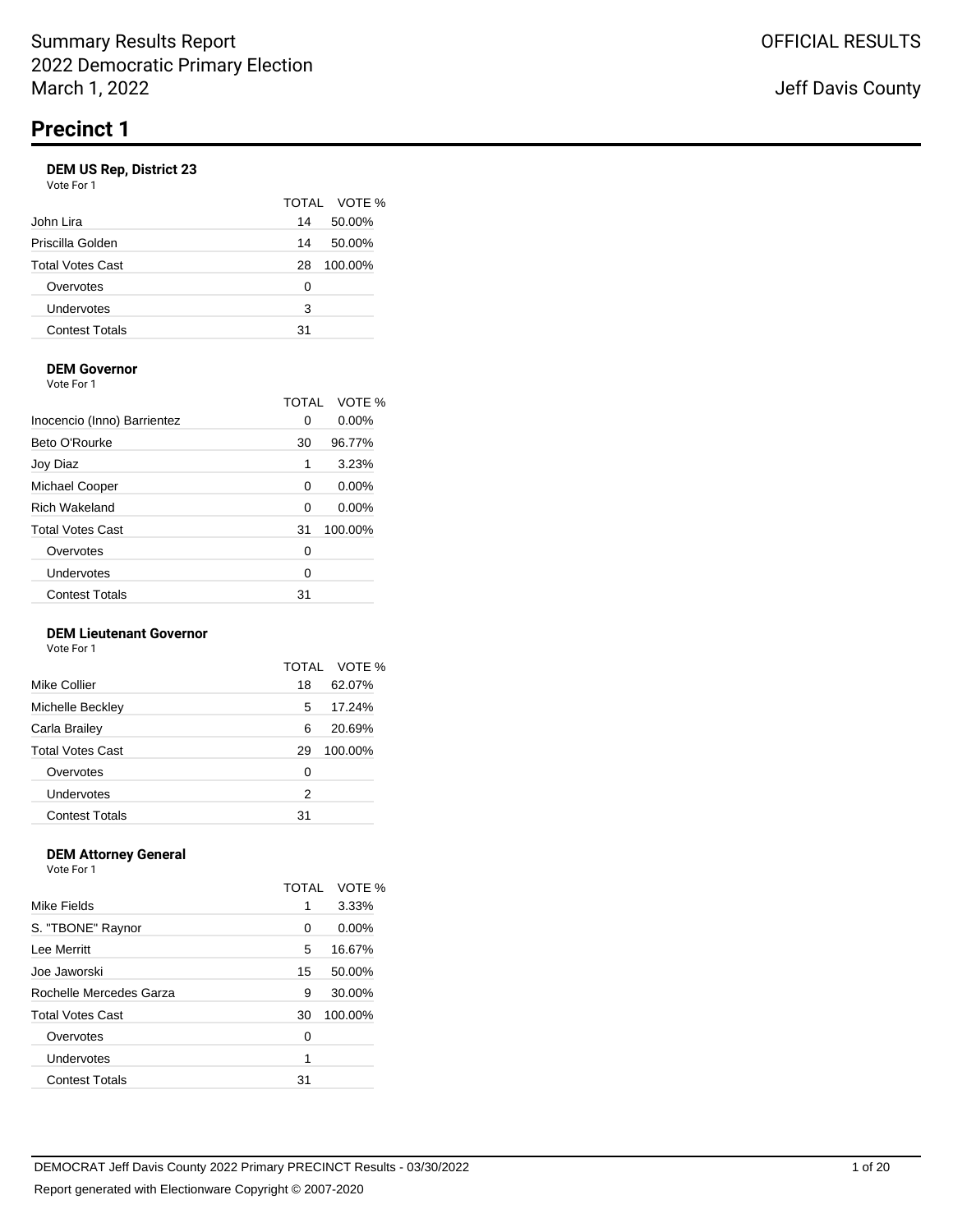#### **DEM Comptroller of Public Accounts** Vote For 1

| , , , , , , , , ,     |    |              |
|-----------------------|----|--------------|
|                       |    | TOTAL VOTE % |
| Angel Luis Vega       | 5  | 18.52%       |
| Tim Mahoney           | 10 | 37.04%       |
| Janet T. Dudding      | 12 | 44.44%       |
| Total Votes Cast      | 27 | 100.00%      |
| Overvotes             | 0  |              |
| Undervotes            | 4  |              |
| <b>Contest Totals</b> | 31 |              |

### **DEM Comm General Land Office**

Vote For 1

|                         | TOTAI | VOTE %    |
|-------------------------|-------|-----------|
| Jay Kleberg             | 12    | 44.44%    |
| Sandragrace Martinez    | 5     | 18.52%    |
| Michael Lange           | 4     | 14.81%    |
| Jinny Suh               | 6     | $22.22\%$ |
| <b>Total Votes Cast</b> | 27    | 100.00%   |
| Overvotes               | 0     |           |
| Undervotes              | 4     |           |
| <b>Contest Totals</b>   | 31    |           |

### **DEM Commissioner of Agriculture**

Vote For 1

|                         |    | TOTAL VOTE % |
|-------------------------|----|--------------|
| Susan Hays              | 27 | 93.10%       |
| Ed Ireson               | 2  | 6.90%        |
| <b>Total Votes Cast</b> | 29 | 100.00%      |
| Overvotes               | 0  |              |
| Undervotes              | 2  |              |
| <b>Contest Totals</b>   | 31 |              |
|                         |    |              |

### **DEM Railroad Commissioner** Vote For 1

|                         |    | TOTAL VOTE % |
|-------------------------|----|--------------|
| Luke Warford            | 24 | 100.00%      |
| <b>Total Votes Cast</b> | 24 | 100.00%      |
| Overvotes               | Ω  |              |
| Undervotes              | 7  |              |
| <b>Contest Totals</b>   | 31 |              |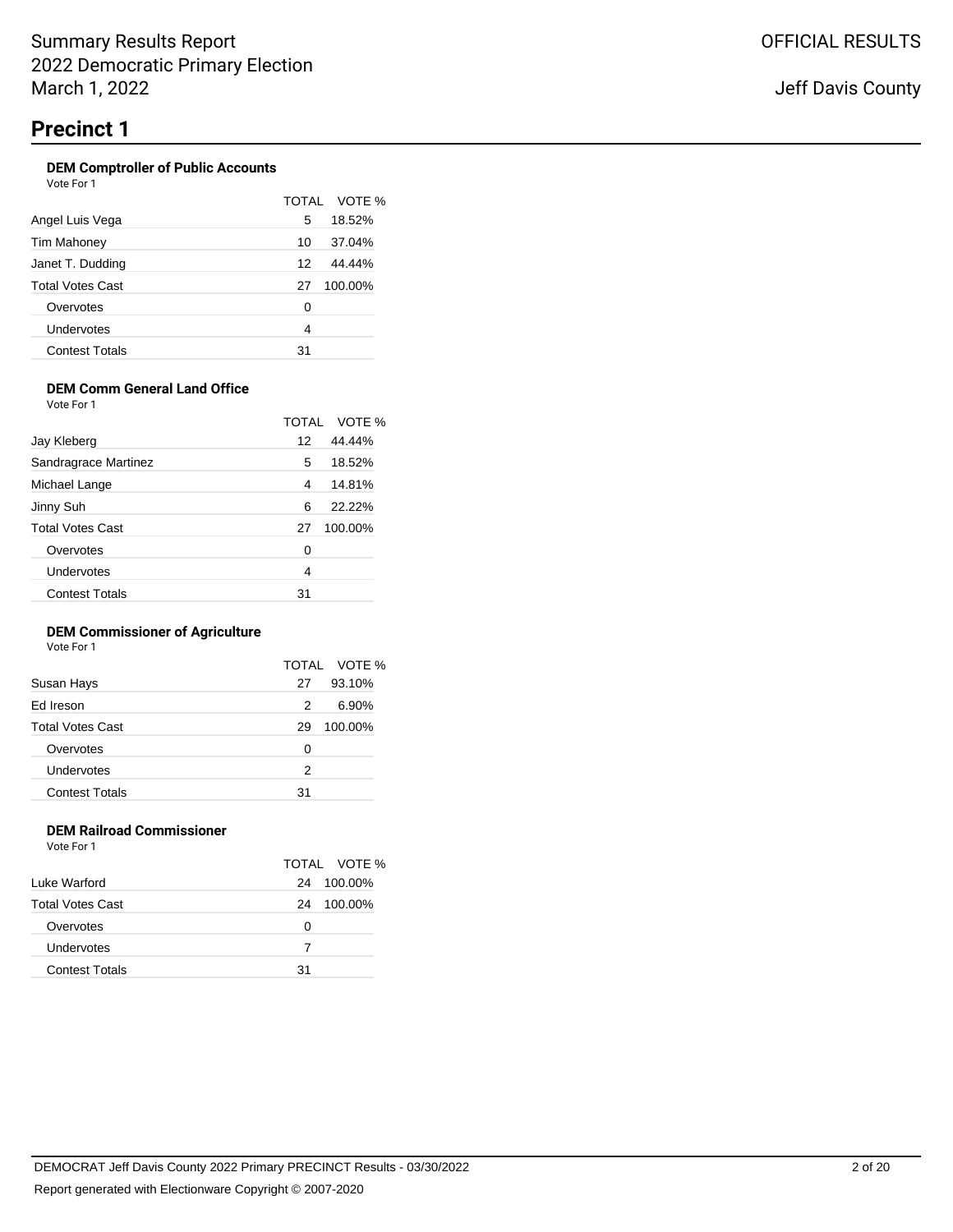### **DEM Justice, Supreme Court, Pl 3**

Vote For 1

|                         |    | TOTAL VOTE % |
|-------------------------|----|--------------|
| Erin A Nowell           | 24 | 100.00%      |
| <b>Total Votes Cast</b> | 24 | 100.00%      |
| Overvotes               | O  |              |
| Undervotes              | 7  |              |
| <b>Contest Totals</b>   | 31 |              |

### **DEM Justice, Supreme Court, Pl 5**

Vote For 1

|                         |    | TOTAL VOTE % |
|-------------------------|----|--------------|
| Amanda Reichek          | 23 | 100.00%      |
| <b>Total Votes Cast</b> | 23 | 100.00%      |
| Overvotes               | Ω  |              |
| Undervotes              | 8  |              |
| <b>Contest Totals</b>   | 31 |              |

### **DEM Justice, Supreme Court, Pl 9**

Vote For 1

|                         |    | TOTAL VOTE % |
|-------------------------|----|--------------|
| Julia Maldonado         | 24 | 100.00%      |
| <b>Total Votes Cast</b> | 24 | 100.00%      |
| Overvotes               | O  |              |
| Undervotes              | 7  |              |
| <b>Contest Totals</b>   | 31 |              |

### **DEM Judge, Ct of Crim App, Pl 5** Vote For 1

|                         |    | TOTAL VOTE % |
|-------------------------|----|--------------|
| Dana Huffman            | 23 | 100.00%      |
| <b>Total Votes Cast</b> | 23 | 100.00%      |
| Overvotes               | Ω  |              |
| Undervotes              | 8  |              |
| <b>Contest Totals</b>   | 31 |              |

### **DEM Judge, Ct of Crim App, Pl 6** Vote For 1

|                         |    | TOTAL VOTE % |
|-------------------------|----|--------------|
| Robert Johnson          |    | 22 100.00%   |
| <b>Total Votes Cast</b> |    | 22 100.00%   |
| Overvotes               | Ω  |              |
| Undervotes              | 9  |              |
| <b>Contest Totals</b>   | 31 |              |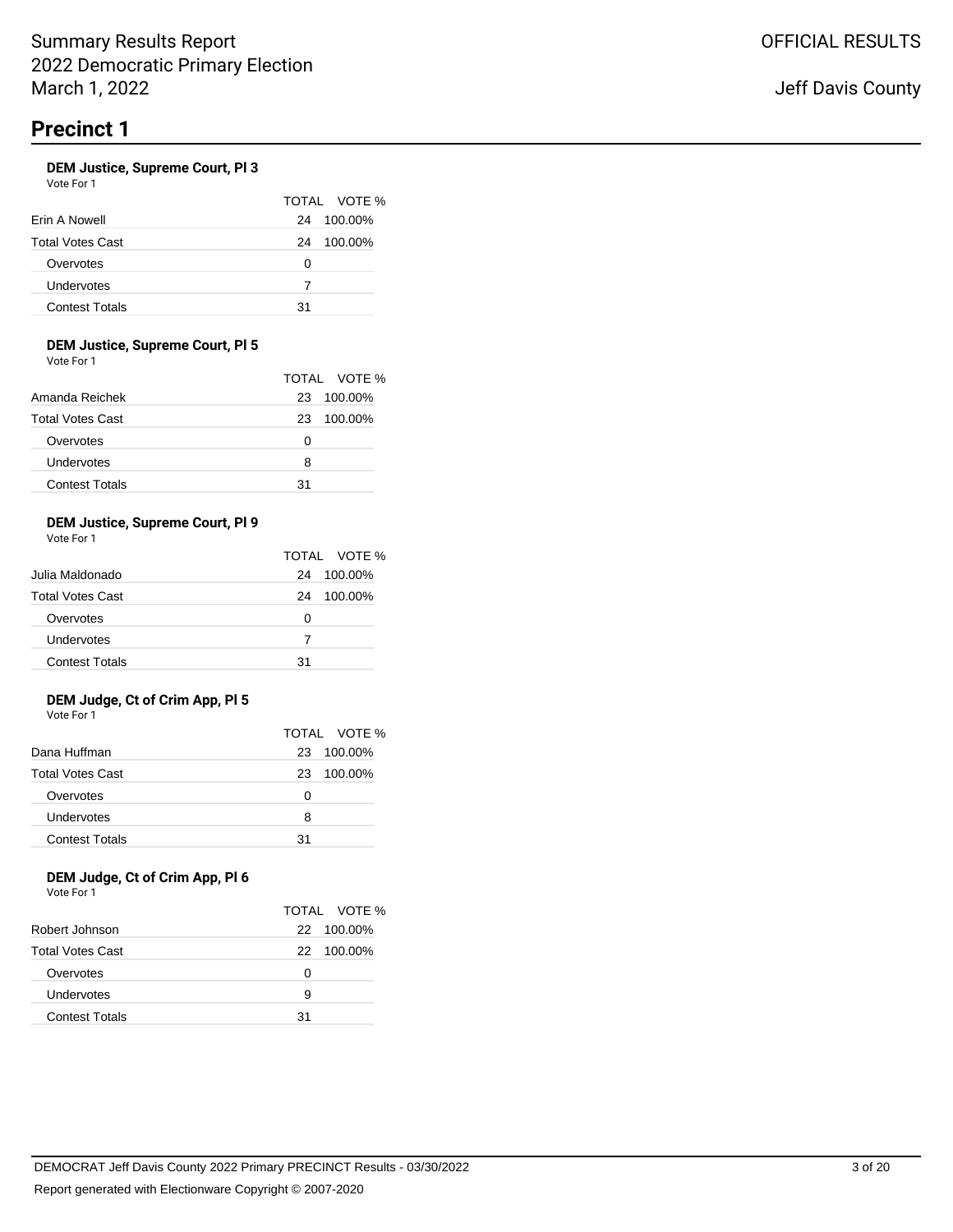### **DEM Member, State BoE, Dist 1** Vote For 1

|                       |    | TOTAL VOTE % |
|-----------------------|----|--------------|
| Laura Marquez         | 8  | 27.59%       |
| Omar Yanar            | 7  | 24.14%       |
| Melissa N Ortega      | 14 | 48.28%       |
| Total Votes Cast      | 29 | 100.00%      |
| Overvotes             | 0  |              |
| Undervotes            | 2  |              |
| <b>Contest Totals</b> | 31 |              |

### **DEM State Senator, Dist 29** Vote For 1

|                         |    | TOTAL VOTE % |
|-------------------------|----|--------------|
| Cesar J Blanco          | 25 | 100.00%      |
| <b>Total Votes Cast</b> | 25 | 100.00%      |
| Overvotes               | Ω  |              |
| Undervotes              | ี  |              |
| <b>Contest Totals</b>   | 31 |              |

### **DEM State Representative, Dist 74** Vote For 1

|                         |    | TOTAL VOTE % |
|-------------------------|----|--------------|
| <b>Eddie Morales</b>    | 26 | 100.00%      |
| <b>Total Votes Cast</b> | 26 | 100.00%      |
| Overvotes               | O  |              |
| Undervotes              | 5  |              |
| <b>Contest Totals</b>   | 31 |              |

# **DEM Justice, 8th Ct of App Dist, Pl 2, Unexp**

| Vote For 1              |    |              |
|-------------------------|----|--------------|
|                         |    | TOTAL VOTE % |
| Lisa Soto               | 14 | 56.00%       |
| Veronica Teresa Lerma   | 11 | 44.00%       |
| <b>Total Votes Cast</b> | 25 | 100.00%      |
| Overvotes               | Ω  |              |
| Undervotes              | 6  |              |
| <b>Contest Totals</b>   | 31 |              |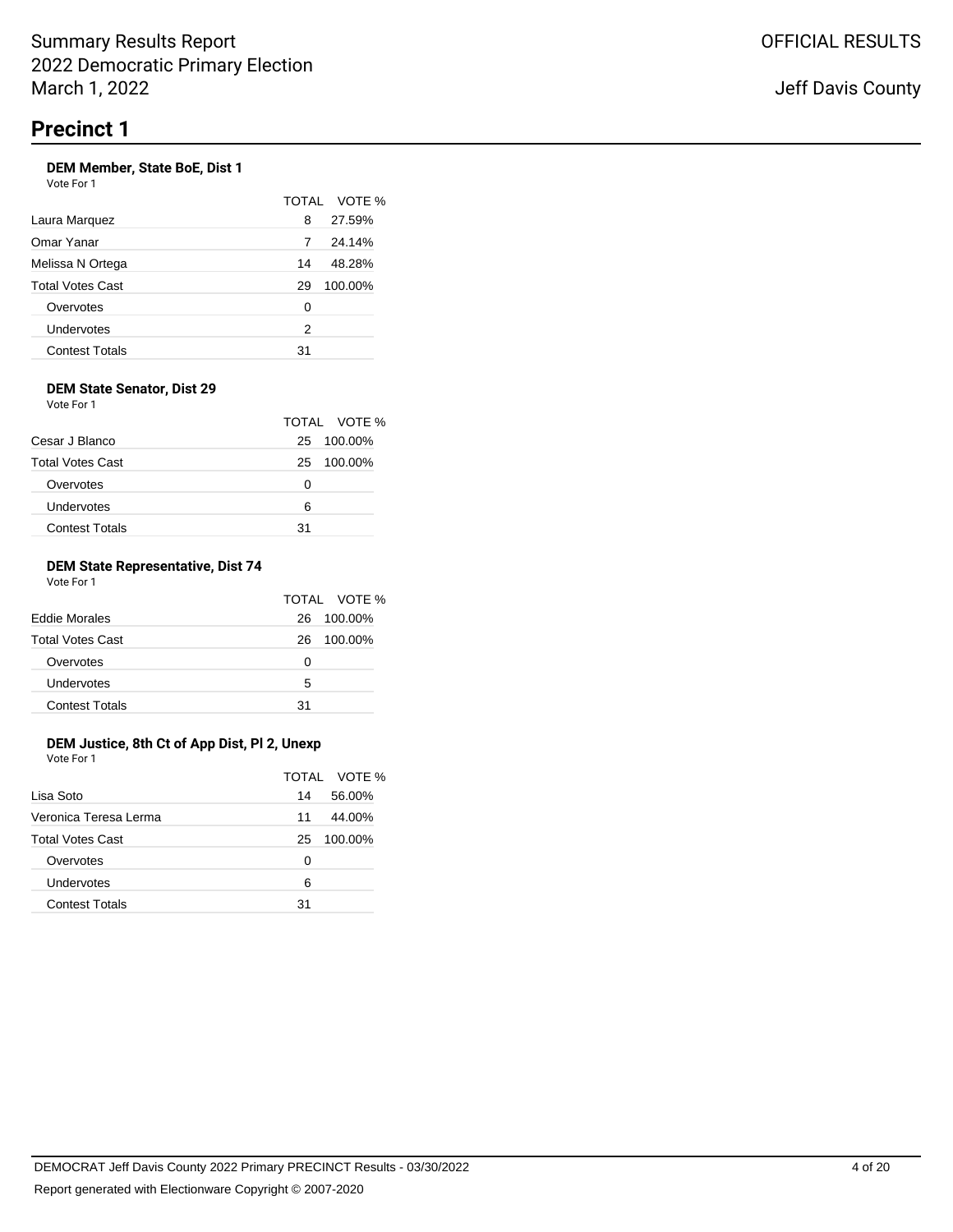|                         |    | TOTAL VOTE % |
|-------------------------|----|--------------|
| John Lira               | 8  | 42.11%       |
| Priscilla Golden        | 11 | 57.89%       |
| <b>Total Votes Cast</b> | 19 | 100.00%      |
| Overvotes               | O  |              |
| Undervotes              | 4  |              |
| <b>Contest Totals</b>   | 23 |              |
|                         |    |              |

# **DEM Governor**

Vote For 1

|                             | TOTAI | VOTE %   |
|-----------------------------|-------|----------|
| Inocencio (Inno) Barrientez | 1     | 4.55%    |
| Beto O'Rourke               | 19    | 86.36%   |
| Joy Diaz                    | 1     | 4.55%    |
| Michael Cooper              | 1     | 4.55%    |
| <b>Rich Wakeland</b>        | 0     | $0.00\%$ |
| <b>Total Votes Cast</b>     | 22    | 100.00%  |
| Overvotes                   | 0     |          |
| Undervotes                  | 1     |          |
| <b>Contest Totals</b>       | 23    |          |
|                             |       |          |

### **DEM Lieutenant Governor**

Vote For 1

|                         | TOTAI | VOTE %  |
|-------------------------|-------|---------|
| Mike Collier            | 11    | 55.00%  |
| Michelle Beckley        | 5     | 25.00%  |
| Carla Brailey           | 4     | 20.00%  |
| <b>Total Votes Cast</b> | 20    | 100.00% |
| Overvotes               | 0     |         |
| Undervotes              | 3     |         |
| <b>Contest Totals</b>   | 23    |         |

#### **DEM Attorney General** .<br>Fo

| VOLE FOI T              |       |         |
|-------------------------|-------|---------|
|                         | TOTAL | VOTE %  |
| Mike Fields             | 6     | 30.00%  |
| S. "TBONE" Raynor       | 2     | 10.00%  |
| Lee Merritt             | 1     | 5.00%   |
| Joe Jaworski            | 1     | 5.00%   |
| Rochelle Mercedes Garza | 10    | 50.00%  |
| <b>Total Votes Cast</b> | 20    | 100.00% |
| Overvotes               | 0     |         |
| Undervotes              | 3     |         |
| <b>Contest Totals</b>   | 23    |         |
|                         |       |         |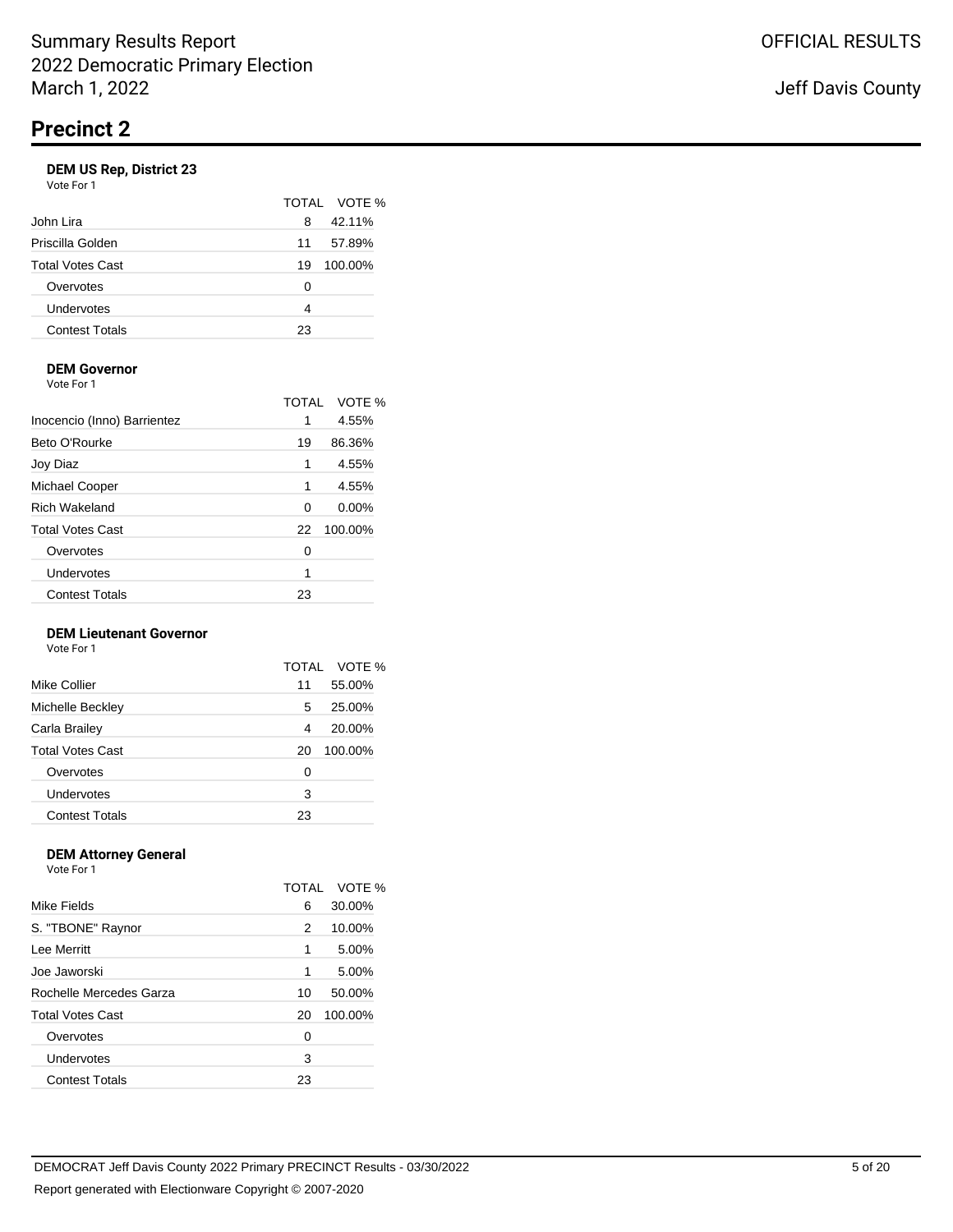### **DEM Comptroller of Public Accounts** Vote For 1

|                       |    | TOTAL VOTE % |
|-----------------------|----|--------------|
| Angel Luis Vega       | 10 | 52.63%       |
| Tim Mahoney           | 5  | 26.32%       |
| Janet T. Dudding      | 4  | 21.05%       |
| Total Votes Cast      | 19 | 100.00%      |
| Overvotes             | 0  |              |
| Undervotes            | 4  |              |
| <b>Contest Totals</b> | 23 |              |

# **DEM Comm General Land Office**

Vote For 1

|                         |    | TOTAL VOTE % |
|-------------------------|----|--------------|
| Jay Kleberg             | 7  | 36.84%       |
| Sandragrace Martinez    | 9  | 47.37%       |
| Michael Lange           | 2  | 10.53%       |
| Jinny Suh               | 1  | 5.26%        |
| <b>Total Votes Cast</b> | 19 | 100.00%      |
| Overvotes               | 0  |              |
| <b>Undervotes</b>       | 4  |              |
| <b>Contest Totals</b>   | 23 |              |

### **DEM Commissioner of Agriculture**

Vote For 1

|                         |    | TOTAL VOTE % |
|-------------------------|----|--------------|
| Susan Hays              | 13 | 76.47%       |
| Ed Ireson               | 4  | 23.53%       |
| <b>Total Votes Cast</b> | 17 | 100.00%      |
| Overvotes               | 0  |              |
| Undervotes              | 6  |              |
| <b>Contest Totals</b>   | 23 |              |
|                         |    |              |

### **DEM Railroad Commissioner** Vote For 1

|                         |    | TOTAL VOTE % |
|-------------------------|----|--------------|
| Luke Warford            | 18 | 100.00%      |
| <b>Total Votes Cast</b> | 18 | 100.00%      |
| Overvotes               | Ω  |              |
| Undervotes              | 5  |              |
| <b>Contest Totals</b>   | 23 |              |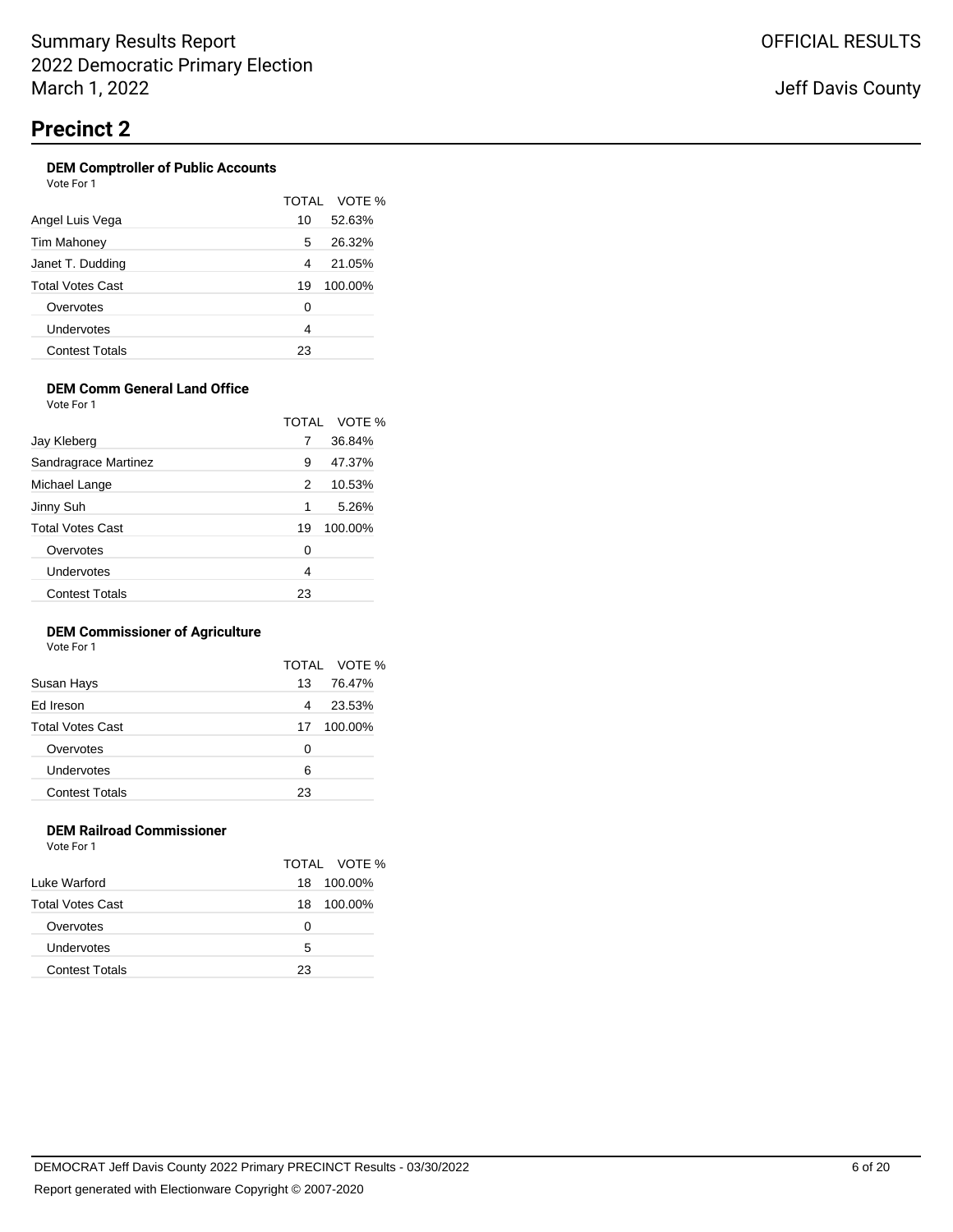### **DEM Justice, Supreme Court, Pl 3**

| Vote For 1 |  |  |
|------------|--|--|
|            |  |  |

|                         |     | TOTAL VOTE % |
|-------------------------|-----|--------------|
| Erin A Nowell           | 16. | 100.00%      |
| <b>Total Votes Cast</b> | 16  | 100.00%      |
| Overvotes               | 0   |              |
| Undervotes              | 7   |              |
| <b>Contest Totals</b>   | 23  |              |

### **DEM Justice, Supreme Court, Pl 5**

Vote For 1

|                         |    | TOTAL VOTE % |
|-------------------------|----|--------------|
| Amanda Reichek          | 16 | 100.00%      |
| <b>Total Votes Cast</b> | 16 | 100.00%      |
| Overvotes               | O  |              |
| Undervotes              | 7  |              |
| <b>Contest Totals</b>   | 23 |              |

### **DEM Justice, Supreme Court, Pl 9**

Vote For 1

|                         |    | TOTAL VOTE % |
|-------------------------|----|--------------|
| Julia Maldonado         | 19 | 100.00%      |
| <b>Total Votes Cast</b> | 19 | 100.00%      |
| Overvotes               | O  |              |
| Undervotes              | 4  |              |
| <b>Contest Totals</b>   | 23 |              |

### **DEM Judge, Ct of Crim App, Pl 5** Vote For 1

|                         |    | TOTAL VOTE % |
|-------------------------|----|--------------|
| Dana Huffman            |    | 15 100.00%   |
| <b>Total Votes Cast</b> |    | 15 100.00%   |
| Overvotes               | O  |              |
| Undervotes              | 8  |              |
| <b>Contest Totals</b>   | 23 |              |

### **DEM Judge, Ct of Crim App, Pl 6** Vote For 1

|                         |     | TOTAL VOTE % |
|-------------------------|-----|--------------|
| Robert Johnson          | 15. | 100.00%      |
| <b>Total Votes Cast</b> |     | 15 100.00%   |
| Overvotes               | Ω   |              |
| Undervotes              | 8   |              |
| <b>Contest Totals</b>   | 23  |              |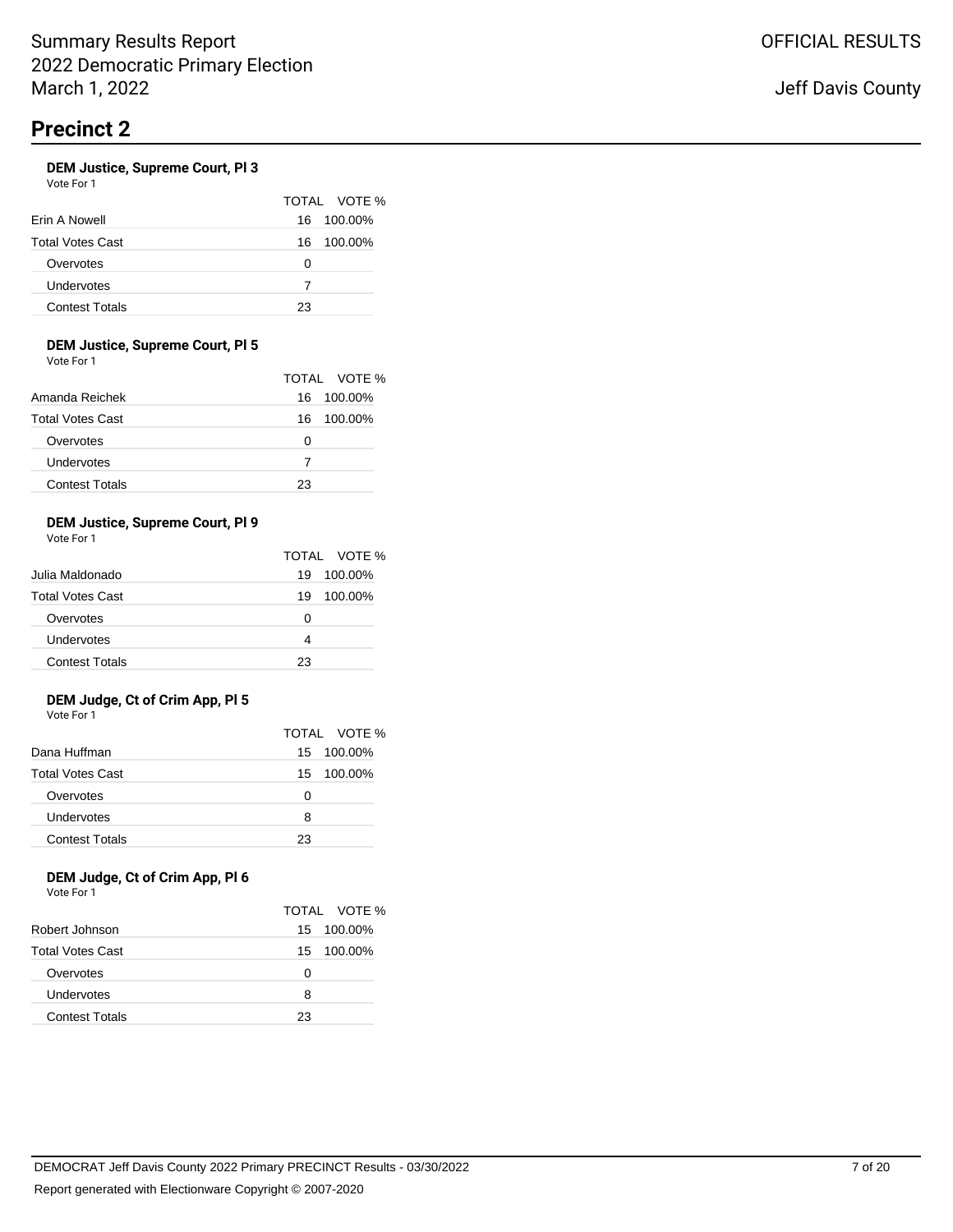### **DEM Member, State BoE, Dist 1** Vote For 1

|                       |    | TOTAL VOTE % |
|-----------------------|----|--------------|
| Laura Marquez         | 8  | 42.11%       |
| Omar Yanar            | 3  | 15.79%       |
| Melissa N Ortega      | 8  | 42.11%       |
| Total Votes Cast      | 19 | 100.00%      |
| Overvotes             | 0  |              |
| Undervotes            | 4  |              |
| <b>Contest Totals</b> | 23 |              |

#### **DEM State Senator, Dist 29** Vote For 1

| <b>VULLET UIL</b>       |               |  |
|-------------------------|---------------|--|
|                         | TOTAL VOTE %  |  |
| Cesar J Blanco          | 100.00%<br>19 |  |
| <b>Total Votes Cast</b> | 100.00%<br>19 |  |
| Overvotes               | 0             |  |
| Undervotes              | 4             |  |
| <b>Contest Totals</b>   | 23            |  |

### **DEM State Representative, Dist 74** Vote For 1

|                         |    | TOTAL VOTE % |
|-------------------------|----|--------------|
| <b>Eddie Morales</b>    | 18 | 100.00%      |
| <b>Total Votes Cast</b> | 18 | 100.00%      |
| Overvotes               | O  |              |
| Undervotes              | 5  |              |
| <b>Contest Totals</b>   | 23 |              |

# **DEM Justice, 8th Ct of App Dist, Pl 2, Unexp**

Vote For 1

|                         |    | TOTAL VOTE % |
|-------------------------|----|--------------|
| Lisa Soto               | 14 | 73.68%       |
| Veronica Teresa Lerma   | 5  | 26.32%       |
| <b>Total Votes Cast</b> | 19 | 100.00%      |
| Overvotes               | Ω  |              |
| Undervotes              | 4  |              |
| <b>Contest Totals</b>   | 23 |              |

### **DEM County Commissioner Pct 2**

Vote For 1

|                         |    | TOTAL VOTE % |
|-------------------------|----|--------------|
| Todd Jagger             | 20 | 100.00%      |
| <b>Total Votes Cast</b> | 20 | 100.00%      |
| Overvotes               | Ω  |              |
| Undervotes              | з  |              |
| <b>Contest Totals</b>   | 23 |              |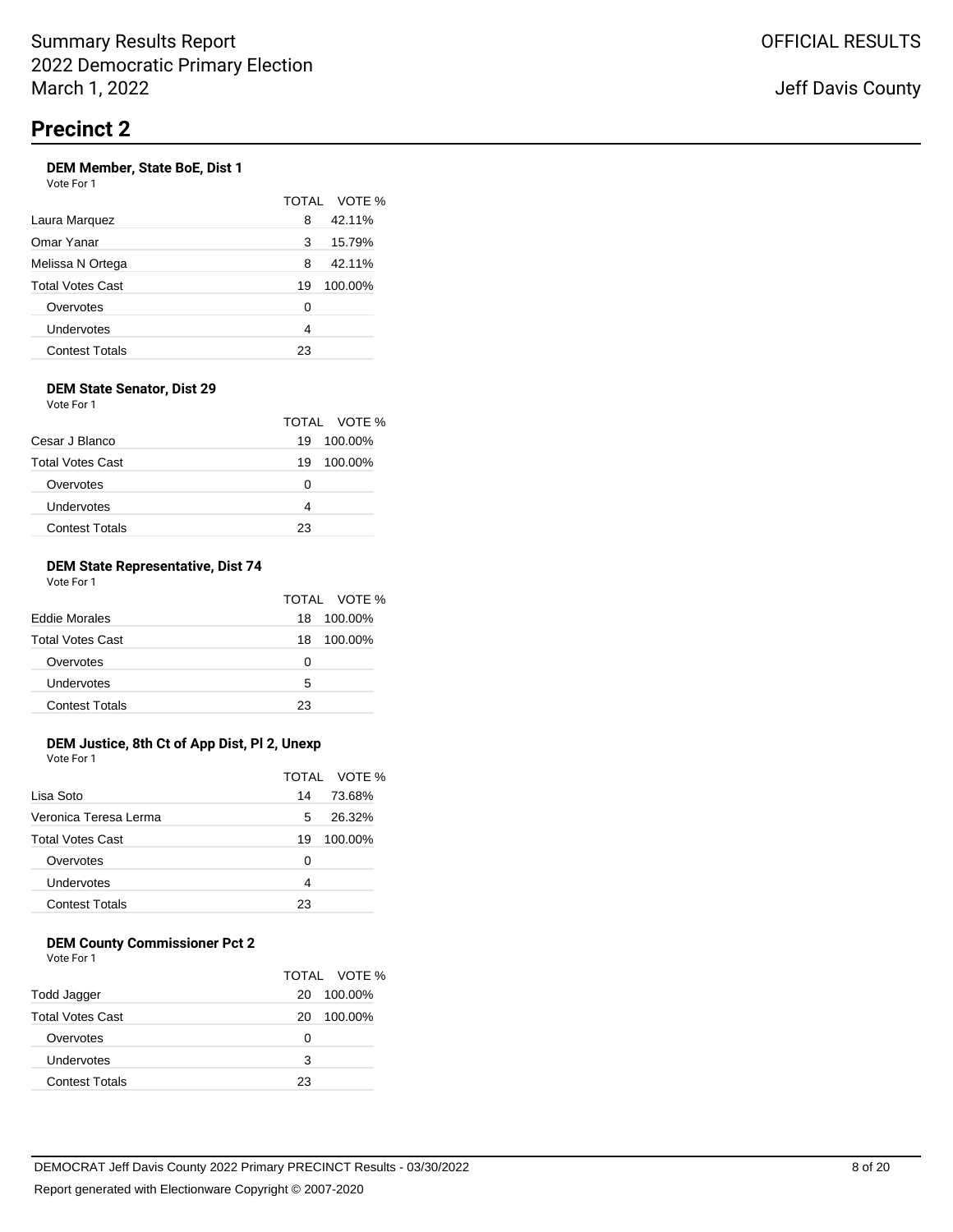|                         |    | TOTAL VOTE % |
|-------------------------|----|--------------|
| John Lira               |    | 43.75%       |
| Priscilla Golden        | 9  | 56.25%       |
| <b>Total Votes Cast</b> | 16 | 100.00%      |
| Overvotes               | Ω  |              |
| Undervotes              | 3  |              |
| <b>Contest Totals</b>   | 19 |              |

# **DEM Governor**

Vote For 1

|                             | TOTAL | VOTE %   |
|-----------------------------|-------|----------|
| Inocencio (Inno) Barrientez | 1     | 5.26%    |
| Beto O'Rourke               | 15    | 78.95%   |
| Joy Diaz                    | 1     | 5.26%    |
| Michael Cooper              | 2     | 10.53%   |
| <b>Rich Wakeland</b>        | 0     | $0.00\%$ |
| <b>Total Votes Cast</b>     | 19    | 100.00%  |
| Overvotes                   | 0     |          |
| Undervotes                  | 0     |          |
| <b>Contest Totals</b>       | 19    |          |

### **DEM Lieutenant Governor**

Vote For 1

|                         | TOTAL | VOTE %  |
|-------------------------|-------|---------|
| Mike Collier            | 6     | 37.50%  |
| Michelle Beckley        | 8     | 50.00%  |
| Carla Brailey           | 2     | 12.50%  |
| <b>Total Votes Cast</b> | 16    | 100.00% |
| Overvotes               | 0     |         |
| Undervotes              | 3     |         |
| <b>Contest Totals</b>   | 19    |         |

### **DEM Attorney General**

Vote For 1 TOTAL VOTE % Mike Fields 2 12.50% S. "TBONE" Raynor 1 6.25% Lee Merritt 3 18.75% Joe Jaworski 8 50.00% Rochelle Mercedes Garza 2 12.50% Total Votes Cast 16 100.00% Overvotes 0 Undervotes 3 Contest Totals 19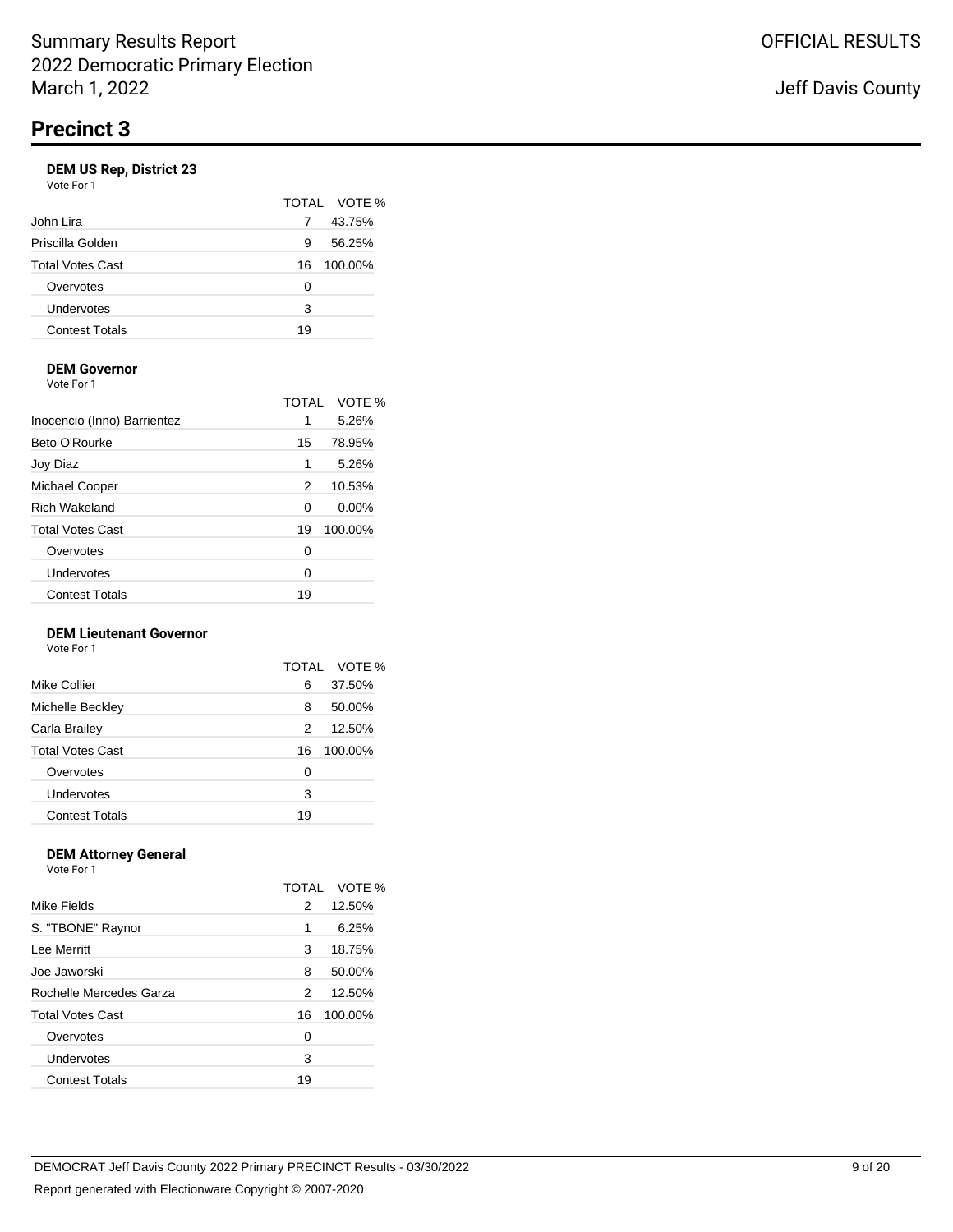#### **DEM Comptroller of Public Accounts** Vote For 1

| , , , , , , , , ,     |    |              |
|-----------------------|----|--------------|
|                       |    | TOTAL VOTE % |
| Angel Luis Vega       | 9  | 52.94%       |
| Tim Mahoney           | 3  | 17.65%       |
| Janet T. Dudding      | 5  | 29.41%       |
| Total Votes Cast      | 17 | 100.00%      |
| Overvotes             | 0  |              |
| Undervotes            | 2  |              |
| <b>Contest Totals</b> | 19 |              |

# **DEM Comm General Land Office**

Vote For 1

|                         |    | TOTAL VOTE % |
|-------------------------|----|--------------|
| Jay Kleberg             | 4  | 25.00%       |
| Sandragrace Martinez    | 5  | 31.25%       |
| Michael Lange           | 5  | 31.25%       |
| Jinny Suh               | 2  | 12.50%       |
| <b>Total Votes Cast</b> | 16 | 100.00%      |
| Overvotes               | 0  |              |
| Undervotes              | 3  |              |
| <b>Contest Totals</b>   | 19 |              |

### **DEM Commissioner of Agriculture**

Vote For 1

|                         |    | TOTAL VOTE % |
|-------------------------|----|--------------|
| Susan Hays              | 13 | 86.67%       |
| Ed Ireson               | 2  | 13.33%       |
| <b>Total Votes Cast</b> | 15 | 100.00%      |
| Overvotes               | 0  |              |
| Undervotes              | 4  |              |
| <b>Contest Totals</b>   | 19 |              |
|                         |    |              |

### **DEM Railroad Commissioner** Vote For 1

|                         |    | TOTAL VOTE % |
|-------------------------|----|--------------|
| Luke Warford            | 13 | 100.00%      |
| <b>Total Votes Cast</b> | 13 | 100.00%      |
| Overvotes               | Ω  |              |
| Undervotes              | 6  |              |
| <b>Contest Totals</b>   | 19 |              |
|                         |    |              |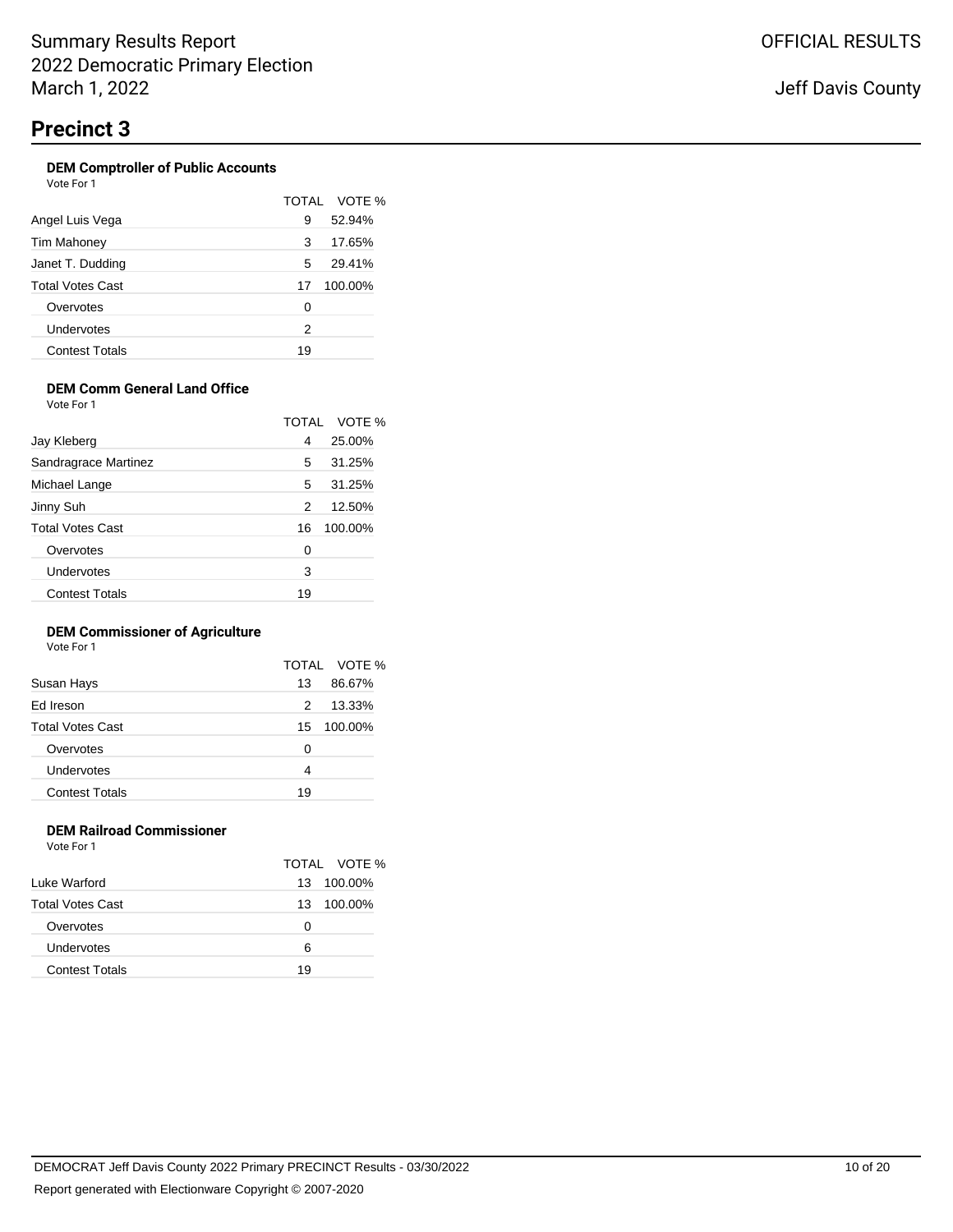### **DEM Justice, Supreme Court, Pl 3**

Vote For 1

|                         |     | TOTAL VOTE % |
|-------------------------|-----|--------------|
| Erin A Nowell           | 13  | 100.00%      |
| <b>Total Votes Cast</b> | 13. | 100.00%      |
| Overvotes               | O   |              |
| Undervotes              | 6   |              |
| <b>Contest Totals</b>   | 19  |              |

### **DEM Justice, Supreme Court, Pl 5**

Vote For 1

|                         |    | TOTAL VOTE % |
|-------------------------|----|--------------|
| Amanda Reichek          |    | 15 100.00%   |
| <b>Total Votes Cast</b> |    | 15 100.00%   |
| Overvotes               | O  |              |
| Undervotes              | 4  |              |
| <b>Contest Totals</b>   | 19 |              |

### **DEM Justice, Supreme Court, Pl 9**

Vote For 1

|                         |     | TOTAL VOTE % |
|-------------------------|-----|--------------|
| Julia Maldonado         | 15. | 100.00%      |
| <b>Total Votes Cast</b> |     | 15 100.00%   |
| Overvotes               | O   |              |
| Undervotes              | 4   |              |
| <b>Contest Totals</b>   | 19  |              |

### **DEM Judge, Ct of Crim App, Pl 5** Vote For 1

|                         |    | TOTAL VOTE % |
|-------------------------|----|--------------|
| Dana Huffman            | 13 | 100.00%      |
| <b>Total Votes Cast</b> | 13 | 100.00%      |
| Overvotes               | Ω  |              |
| Undervotes              | 6  |              |
| <b>Contest Totals</b>   | 19 |              |

### **DEM Judge, Ct of Crim App, Pl 6** Vote For 1

|                         |    | TOTAL VOTE % |
|-------------------------|----|--------------|
| Robert Johnson          | 14 | 100.00%      |
| <b>Total Votes Cast</b> | 14 | 100.00%      |
| Overvotes               | Ω  |              |
| Undervotes              | 5  |              |
| <b>Contest Totals</b>   | 19 |              |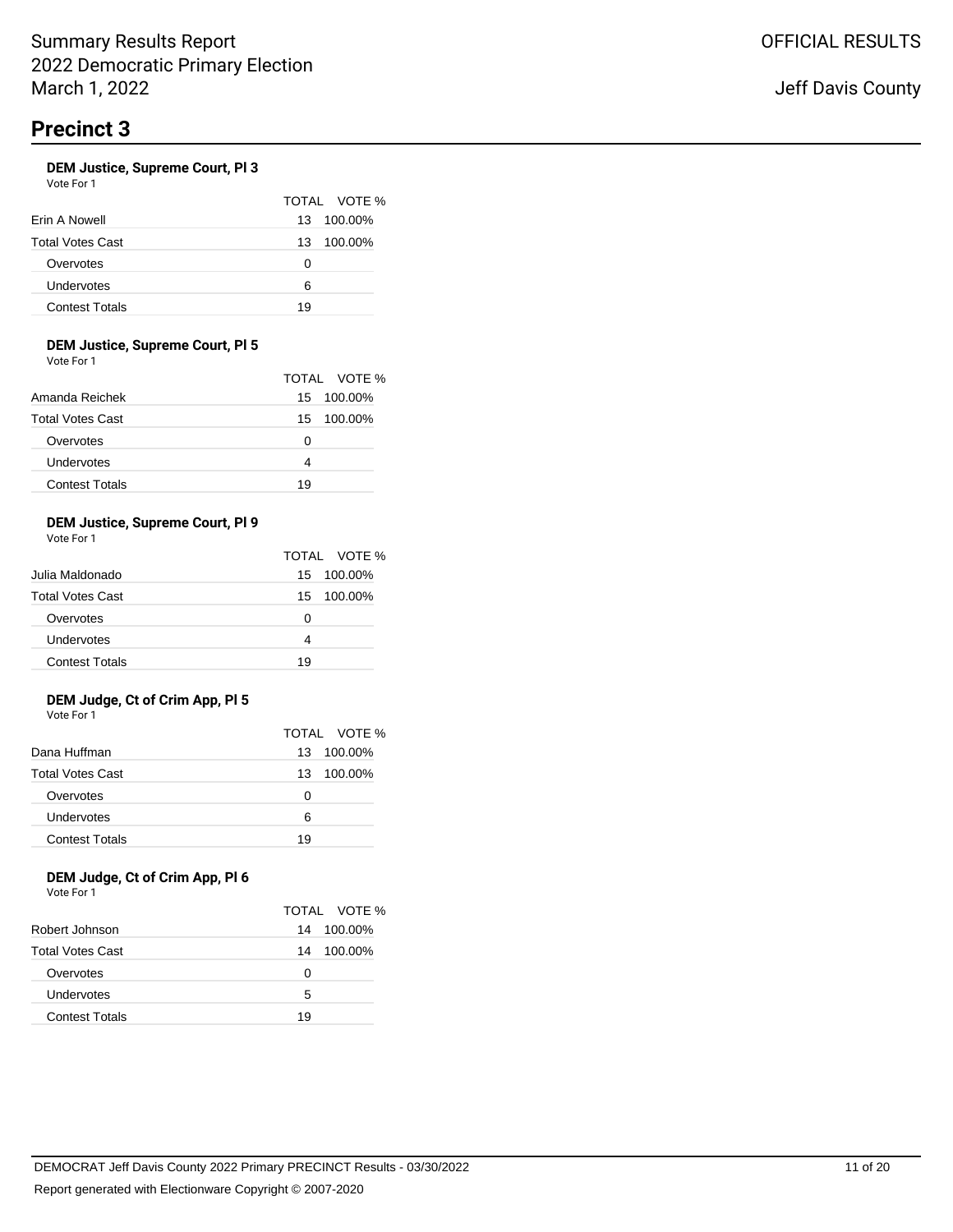### **DEM Member, State BoE, Dist 1** Vote For 1

|                       |    | TOTAL VOTE % |
|-----------------------|----|--------------|
| Laura Marquez         | 6  | 37.50%       |
| Omar Yanar            | 1  | 6.25%        |
| Melissa N Ortega      | 9  | 56.25%       |
| Total Votes Cast      | 16 | 100.00%      |
| Overvotes             | 0  |              |
| Undervotes            | 3  |              |
| <b>Contest Totals</b> | 19 |              |

#### **DEM State Senator, Dist 29** Vote For 1

|                         |    | TOTAL VOTE |
|-------------------------|----|------------|
| Cesar J Blanco          | 14 | 100.00%    |
| <b>Total Votes Cast</b> | 14 | 100.00%    |
| Overvotes               | O  |            |
| Undervotes              | 5  |            |
| <b>Contest Totals</b>   | 19 |            |

 $\%$ 

### **DEM State Representative, Dist 74** Vote For 1

|                         |    | TOTAL VOTE % |
|-------------------------|----|--------------|
| <b>Eddie Morales</b>    | 16 | 100.00%      |
| <b>Total Votes Cast</b> | 16 | 100.00%      |
| Overvotes               | O  |              |
| Undervotes              | з  |              |
| <b>Contest Totals</b>   | 19 |              |

#### **DEM Justice, 8th Ct of App Dist, Pl 2, Unexp** Vote For 1

|                         |    | TOTAL VOTE % |
|-------------------------|----|--------------|
| Lisa Soto               | 9  | 56.25%       |
| Veronica Teresa Lerma   |    | 43.75%       |
| <b>Total Votes Cast</b> | 16 | 100.00%      |
| Overvotes               | 0  |              |
| Undervotes              | 3  |              |
| <b>Contest Totals</b>   | 19 |              |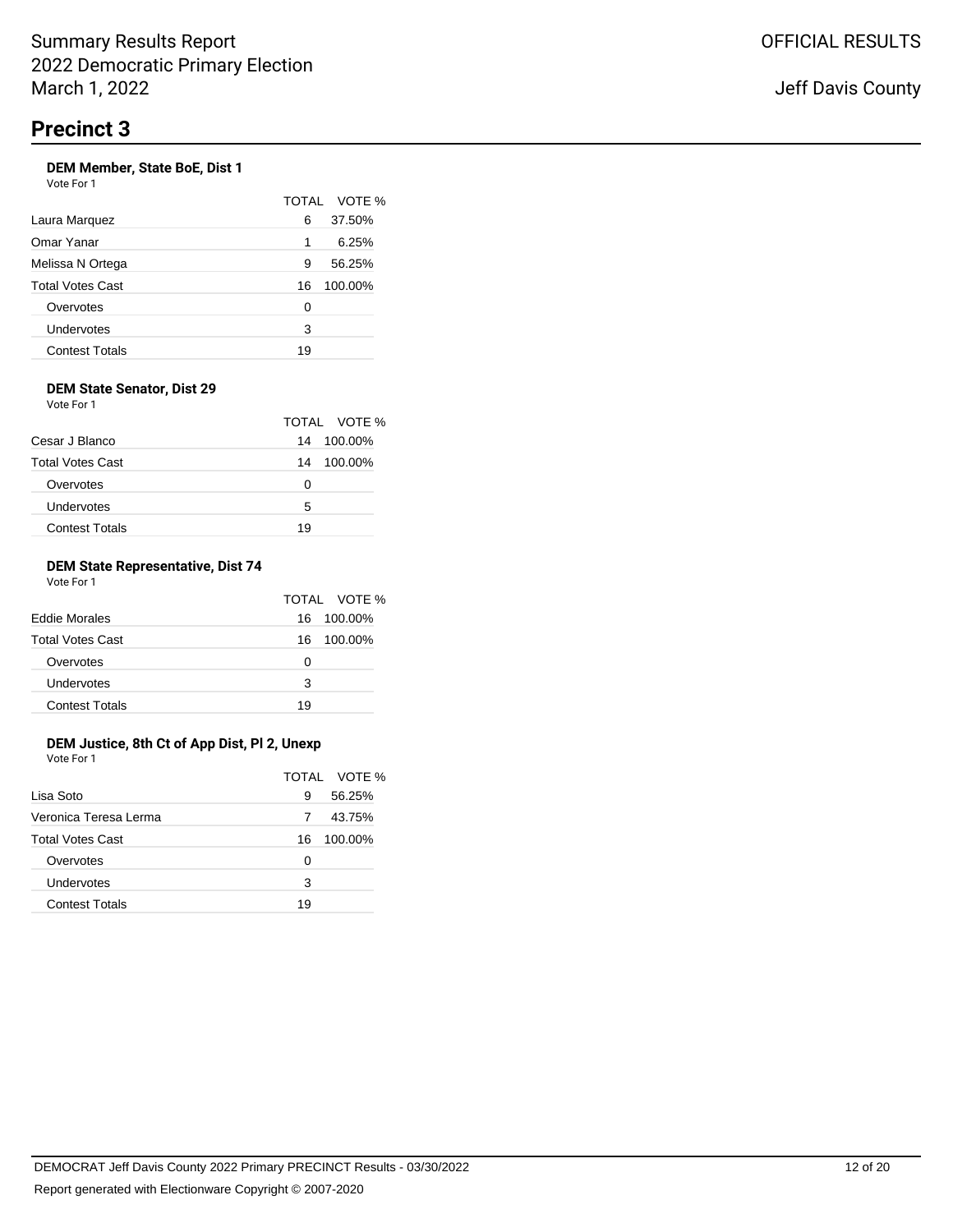# **DEM US Rep, District 23**

| Vote For 1              |    |            |
|-------------------------|----|------------|
|                         |    | TOTAL VOTE |
| John Lira               | 5  | 50.00%     |
| Priscilla Golden        | 5  | 50.00%     |
| <b>Total Votes Cast</b> | 10 | 100.00%    |
| Overvotes               | 0  |            |
| Undervotes              | 2  |            |
| <b>Contest Totals</b>   | 12 |            |
|                         |    |            |

 $\%$ 

# **DEM Governor**

Vote For 1

|                             | TOTAL | VOTE %   |
|-----------------------------|-------|----------|
| Inocencio (Inno) Barrientez | 2     | 16.67%   |
| Beto O'Rourke               | 10    | 83.33%   |
| Joy Diaz                    | 0     | $0.00\%$ |
| Michael Cooper              | 0     | 0.00%    |
| <b>Rich Wakeland</b>        | 0     | $0.00\%$ |
| <b>Total Votes Cast</b>     | 12    | 100.00%  |
| Overvotes                   | 0     |          |
| Undervotes                  | 0     |          |
| <b>Contest Totals</b>       | 12    |          |
|                             |       |          |

### **DEM Lieutenant Governor**

Vote For 1

|                         | TOTAI | VOTE %   |
|-------------------------|-------|----------|
| Mike Collier            | 3     | 27.27%   |
| Michelle Beckley        | 8     | 72.73%   |
| Carla Brailey           | 0     | $0.00\%$ |
| <b>Total Votes Cast</b> | 11    | 100.00%  |
| Overvotes               | 0     |          |
| Undervotes              | 1     |          |
| <b>Contest Totals</b>   | 12    |          |

### **DEM Attorney General**

| Vote For 1              |              |         |
|-------------------------|--------------|---------|
|                         | <b>TOTAL</b> | VOTF %  |
| Mike Fields             | 2            | 18.18%  |
| S. "TBONE" Raynor       | 1            | 9.09%   |
| Lee Merritt             | 1            | 9.09%   |
| Joe Jaworski            | 4            | 36.36%  |
| Rochelle Mercedes Garza | 3            | 27.27%  |
| <b>Total Votes Cast</b> | 11           | 100.00% |
| Overvotes               | 0            |         |
| Undervotes              | 1            |         |
| <b>Contest Totals</b>   | 12           |         |
|                         |              |         |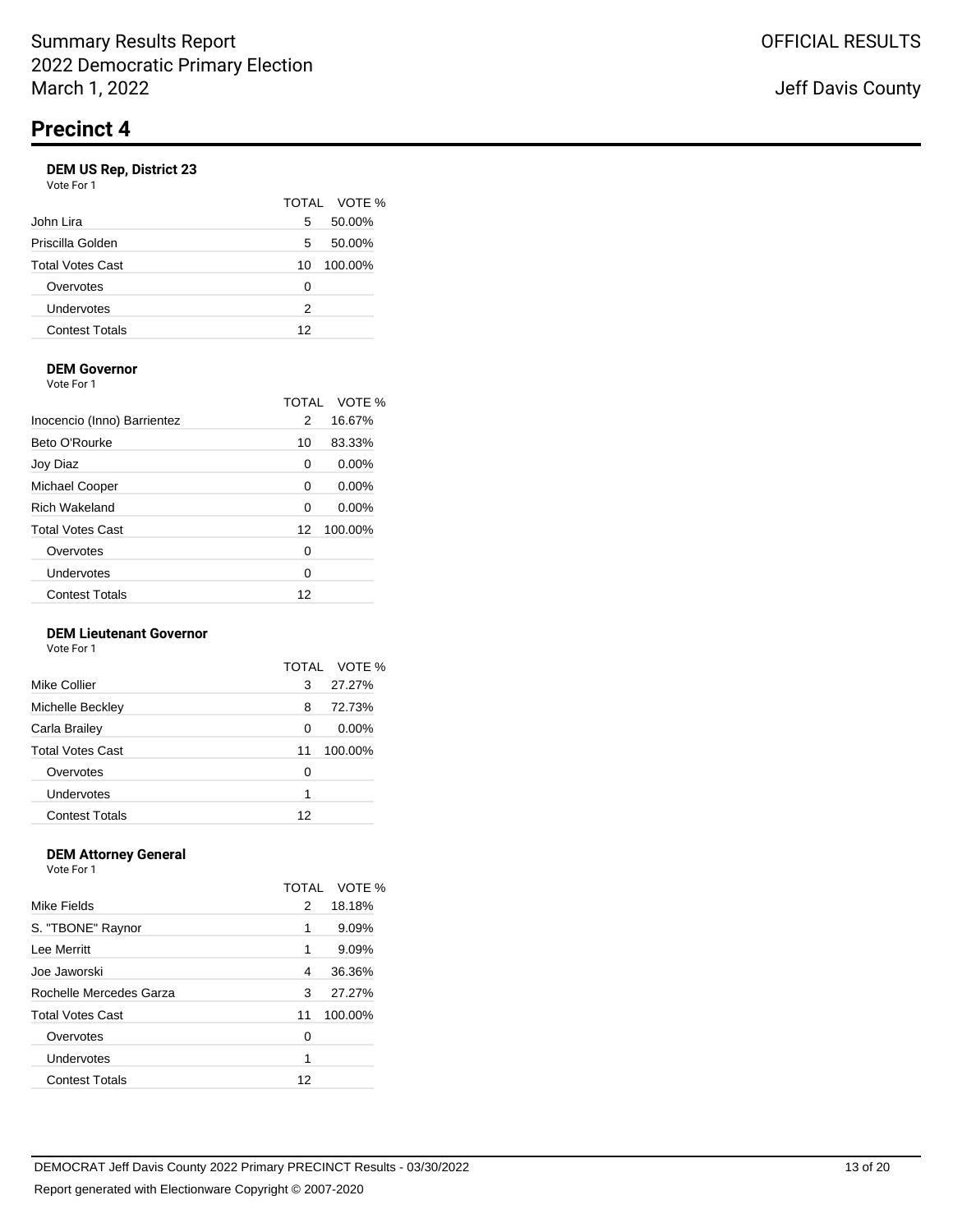#### **DEM Comptroller of Public Accounts** Vote For 1

|                       |    | TOTAL VOTE % |
|-----------------------|----|--------------|
| Angel Luis Vega       | 4  | 40.00%       |
| Tim Mahoney           | 1  | 10.00%       |
| Janet T. Dudding      | 5  | 50.00%       |
| Total Votes Cast      | 10 | 100.00%      |
| Overvotes             | 0  |              |
| Undervotes            | 2  |              |
| <b>Contest Totals</b> | 12 |              |

# **DEM Comm General Land Office**

Vote For 1

|                         |    | TOTAL VOTE % |
|-------------------------|----|--------------|
| Jay Kleberg             | 3  | 27.27%       |
| Sandragrace Martinez    | 3  | 27.27%       |
| Michael Lange           | 2  | 18.18%       |
| Jinny Suh               | 3  | 27.27%       |
| <b>Total Votes Cast</b> | 11 | 100.00%      |
| Overvotes               | 0  |              |
| Undervotes              | 1  |              |
| <b>Contest Totals</b>   | 12 |              |

### **DEM Commissioner of Agriculture**

Vote For 1

|                         |    | TOTAL VOTE % |
|-------------------------|----|--------------|
| Susan Hays              | 10 | 90.91%       |
| Ed Ireson               | 1  | 9.09%        |
| <b>Total Votes Cast</b> | 11 | 100.00%      |
| Overvotes               | 0  |              |
| Undervotes              | 1  |              |
| <b>Contest Totals</b>   | 12 |              |
|                         |    |              |

### **DEM Railroad Commissioner** Vote For 1

|                         |    | TOTAL VOTE % |
|-------------------------|----|--------------|
| Luke Warford            | 11 | 100.00%      |
| <b>Total Votes Cast</b> | 11 | 100.00%      |
| Overvotes               | O  |              |
| Undervotes              | 1  |              |
| <b>Contest Totals</b>   | 12 |              |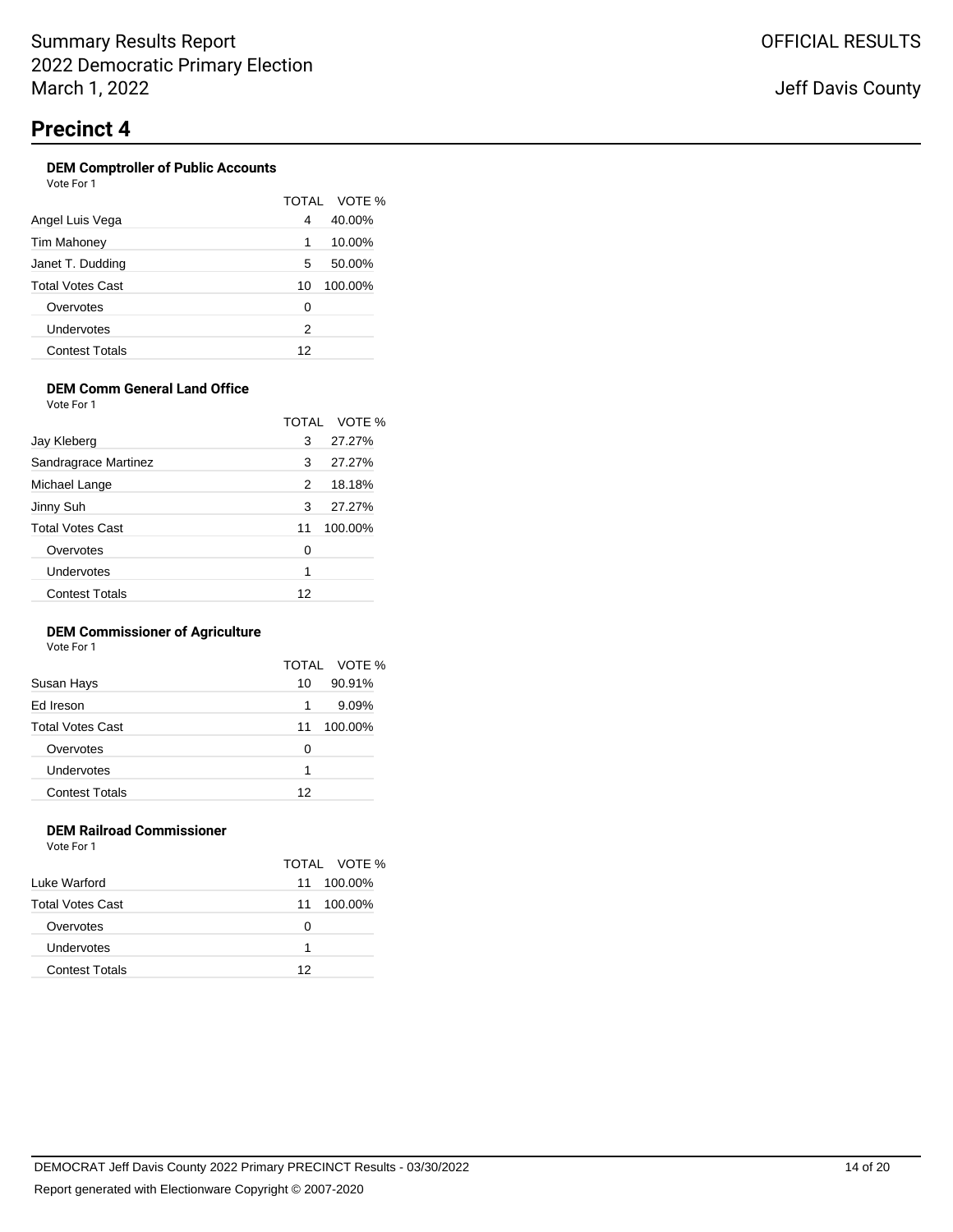### **DEM Justice, Supreme Court, Pl 3**

Vote For 1

|                         |     | TOTAL VOTE % |
|-------------------------|-----|--------------|
| Erin A Nowell           | 10. | 100.00%      |
| <b>Total Votes Cast</b> | 10  | 100.00%      |
| Overvotes               | O   |              |
| Undervotes              | 2   |              |
| <b>Contest Totals</b>   | 12  |              |

### **DEM Justice, Supreme Court, Pl 5**

Vote For 1

|                         |    | TOTAL VOTE % |
|-------------------------|----|--------------|
| Amanda Reichek          |    | 12 100.00%   |
| <b>Total Votes Cast</b> |    | 12 100.00%   |
| Overvotes               | O  |              |
| Undervotes              | O  |              |
| <b>Contest Totals</b>   | 12 |              |

### **DEM Justice, Supreme Court, Pl 9**

Vote For 1

|                         |    | TOTAL VOTE % |
|-------------------------|----|--------------|
| Julia Maldonado         |    | 12 100.00%   |
| <b>Total Votes Cast</b> |    | 12 100.00%   |
| Overvotes               | O  |              |
| Undervotes              | O  |              |
| <b>Contest Totals</b>   | 12 |              |

### **DEM Judge, Ct of Crim App, Pl 5** Vote For 1

|                         |    | TOTAL VOTE % |
|-------------------------|----|--------------|
| Dana Huffman            |    | 12 100.00%   |
| <b>Total Votes Cast</b> |    | 12 100.00%   |
| Overvotes               | O  |              |
| Undervotes              | O  |              |
| <b>Contest Totals</b>   | 12 |              |

### **DEM Judge, Ct of Crim App, Pl 6** Vote For 1

|                         |    | TOTAL VOTE % |
|-------------------------|----|--------------|
| Robert Johnson          |    | 12 100.00%   |
| <b>Total Votes Cast</b> |    | 12 100.00%   |
| Overvotes               | Ω  |              |
| Undervotes              | O  |              |
| <b>Contest Totals</b>   | 12 |              |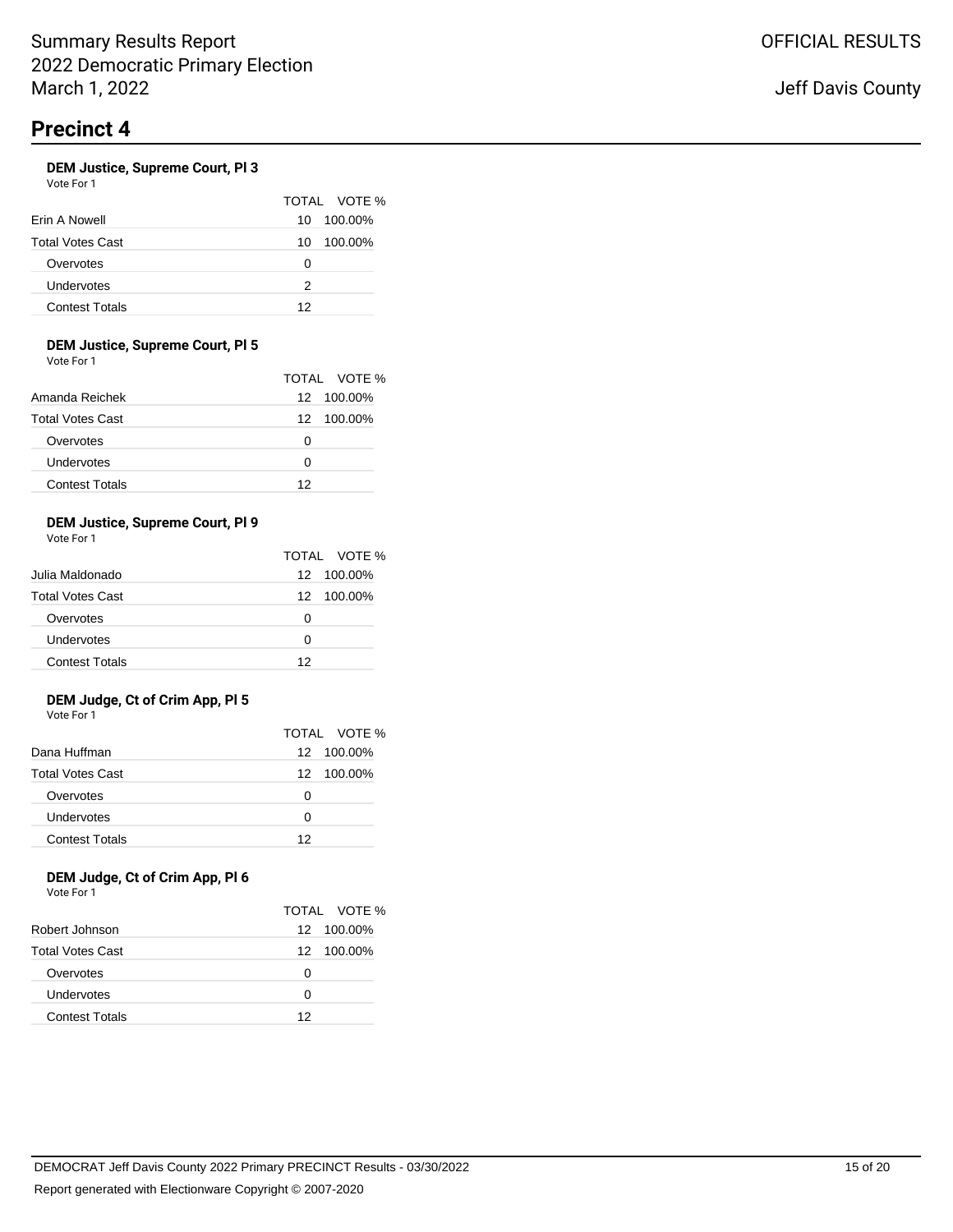### **DEM Member, State BoE, Dist 1**

| Vote For 1 |  |
|------------|--|
|            |  |

|                       | <b>TOTAL</b> | VOTE %  |
|-----------------------|--------------|---------|
| Laura Marquez         | 5            | 45.45%  |
| Omar Yanar            | 1            | 9.09%   |
| Melissa N Ortega      | 5            | 45.45%  |
| Total Votes Cast      | 11           | 100.00% |
| Overvotes             | 0            |         |
| Undervotes            | 1            |         |
| <b>Contest Totals</b> | 12           |         |

### **DEM State Senator, Dist 29** Vote For 1

|                         |    | TOTAL VOTE % |
|-------------------------|----|--------------|
| Cesar J Blanco          |    | 12 100.00%   |
| <b>Total Votes Cast</b> |    | 12 100.00%   |
| Overvotes               | 0  |              |
| Undervotes              | O  |              |
| <b>Contest Totals</b>   | 12 |              |

### **DEM State Representative, Dist 74** Vote For 1

|                         |    | TOTAL VOTE % |
|-------------------------|----|--------------|
| <b>Eddie Morales</b>    |    | 12 100.00%   |
| <b>Total Votes Cast</b> |    | 12 100.00%   |
| Overvotes               | O  |              |
| Undervotes              | O  |              |
| <b>Contest Totals</b>   | 12 |              |

# **DEM Justice, 8th Ct of App Dist, Pl 2, Unexp**

Vote For 1

|                         |    | TOTAL VOTE % |
|-------------------------|----|--------------|
| Lisa Soto               | 8  | 72.73%       |
| Veronica Teresa Lerma   | 3  | 27.27%       |
| <b>Total Votes Cast</b> | 11 | 100.00%      |
| Overvotes               | Ω  |              |
| Undervotes              | 1  |              |
| <b>Contest Totals</b>   | 12 |              |

# **DEM County Commissioner Pct 4**

Vote For 1

|                         |    | TOTAL VOTE % |
|-------------------------|----|--------------|
| Albert Miller           |    | 12 100.00%   |
| <b>Total Votes Cast</b> |    | 12 100.00%   |
| Overvotes               | Ω  |              |
| Undervotes              | O  |              |
| <b>Contest Totals</b>   | 12 |              |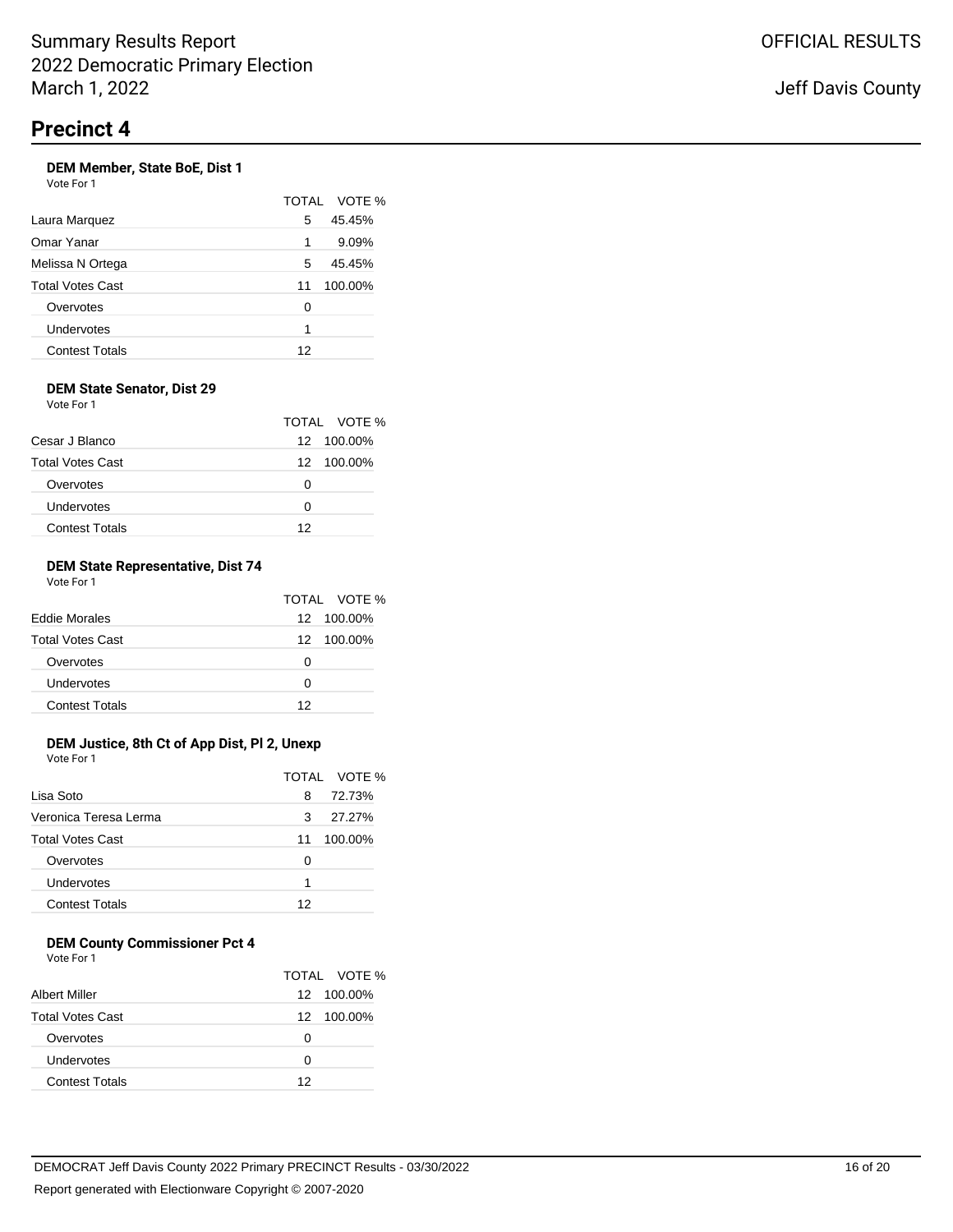|    | TOTAL VOTE % |
|----|--------------|
| 12 | 44.44%       |
| 15 | 55.56%       |
| 27 | 100.00%      |
| 0  |              |
| 2  |              |
| 29 |              |
|    |              |

# **DEM Governor**

Vote For 1

|                             | TOTAL | VOTE %   |
|-----------------------------|-------|----------|
| Inocencio (Inno) Barrientez | 0     | 0.00%    |
| Beto O'Rourke               | 26    | 92.86%   |
| Joy Diaz                    | 1     | 3.57%    |
| Michael Cooper              | 1     | 3.57%    |
| <b>Rich Wakeland</b>        | 0     | $0.00\%$ |
| <b>Total Votes Cast</b>     | 28    | 100.00%  |
| Overvotes                   | 0     |          |
| Undervotes                  | 1     |          |
| <b>Contest Totals</b>       | 29    |          |

### **DEM Lieutenant Governor**

Vote For 1

|                         |    | TOTAL VOTE % |
|-------------------------|----|--------------|
| Mike Collier            | 11 | 40.74%       |
| Michelle Beckley        | 8  | 29.63%       |
| Carla Brailey           | 8  | 29.63%       |
| <b>Total Votes Cast</b> | 27 | 100.00%      |
| Overvotes               | O  |              |
| Undervotes              | 2  |              |
| <b>Contest Totals</b>   | 29 |              |

#### **DEM Attorney General** Vote For 1

| VOLE FOI T              |              |         |
|-------------------------|--------------|---------|
|                         | <b>TOTAL</b> | VOTE %  |
| Mike Fields             | 5            | 19.23%  |
| S. "TBONE" Raynor       | 1            | 3.85%   |
| Lee Merritt             | 3            | 11.54%  |
| Joe Jaworski            | 8            | 30.77%  |
| Rochelle Mercedes Garza | 9            | 34.62%  |
| <b>Total Votes Cast</b> | 26           | 100.00% |
| Overvotes               | 0            |         |
| Undervotes              | 3            |         |
| <b>Contest Totals</b>   | 29           |         |
|                         |              |         |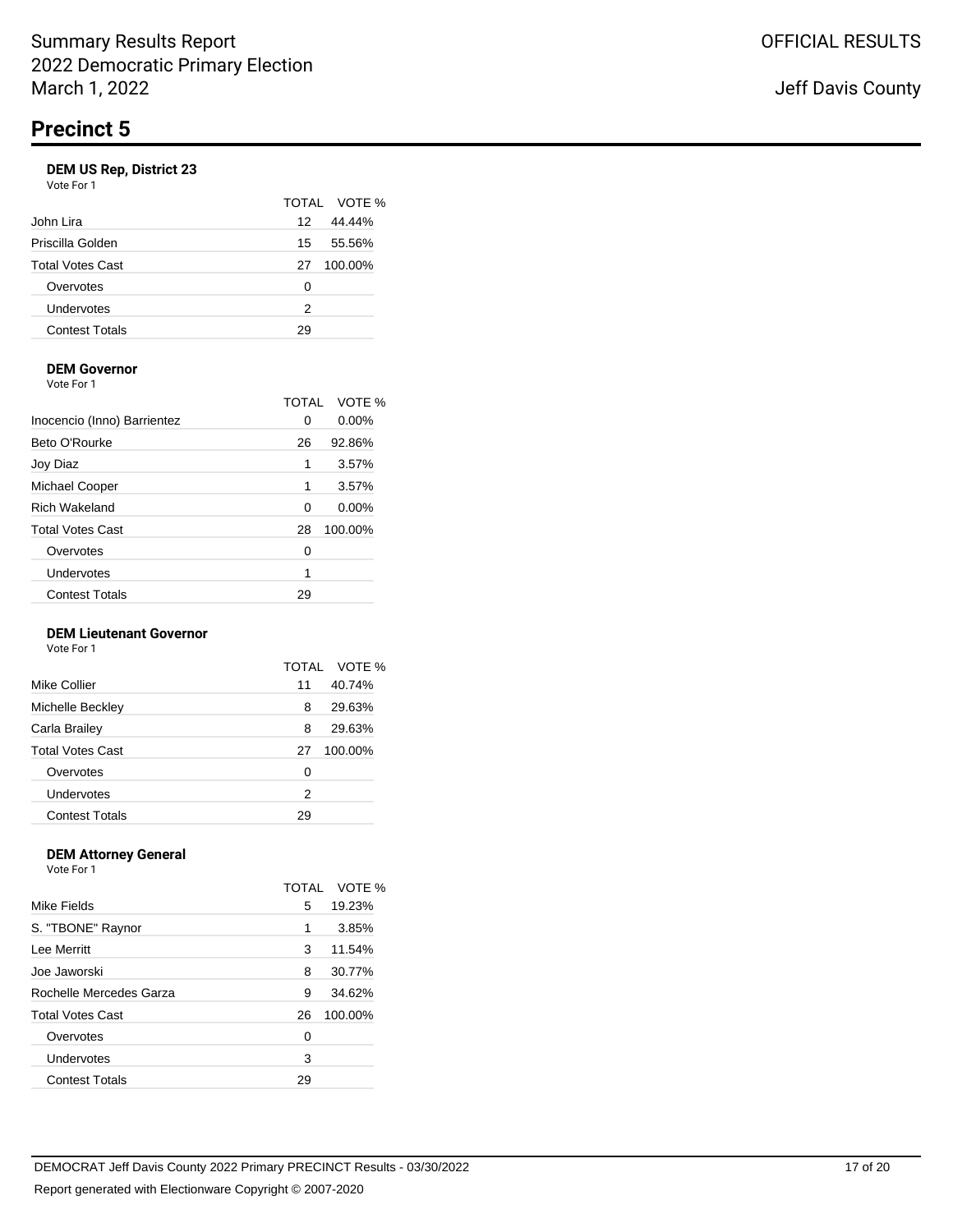### **DEM Comptroller of Public Accounts**

| Vote For 1              |       |         |
|-------------------------|-------|---------|
|                         | TOTAL | VOTE    |
| Angel Luis Vega         | 6     | 25.00%  |
| Tim Mahoney             | 4     | 16.67%  |
| Janet T. Dudding        | 14    | 58.33%  |
| <b>Total Votes Cast</b> | 24    | 100.00% |
| Overvotes               | 0     |         |
| Undervotes              | 5     |         |
| <b>Contest Totals</b>   | 29    |         |
|                         |       |         |

 $\%$ 

# **DEM Comm General Land Office**

Vote For 1

|                         | <b>TOTAL</b> | VOTE %  |
|-------------------------|--------------|---------|
| Jay Kleberg             | 11           | 42.31%  |
| Sandragrace Martinez    | 4            | 15.38%  |
| Michael Lange           | 3            | 11.54%  |
| Jinny Suh               | 8            | 30.77%  |
| <b>Total Votes Cast</b> | 26           | 100.00% |
| Overvotes               | 0            |         |
| Undervotes              | 3            |         |
| <b>Contest Totals</b>   | 29           |         |

### **DEM Commissioner of Agriculture**

Vote For 1

|                         |    | TOTAL VOTE % |
|-------------------------|----|--------------|
| Susan Hays              | 24 | 88.89%       |
| Ed Ireson               | 3  | 11.11%       |
| <b>Total Votes Cast</b> | 27 | 100.00%      |
| Overvotes               | 0  |              |
| Undervotes              | 2  |              |
| <b>Contest Totals</b>   | 29 |              |
|                         |    |              |

### **DEM Railroad Commissioner** Vote For 1

| Luke Warford            | 20 | TOTAL VOTE %<br>100.00% |
|-------------------------|----|-------------------------|
| <b>Total Votes Cast</b> | 20 | 100.00%                 |
| Overvotes               | Ω  |                         |
| Undervotes              | 9  |                         |
| Contest Totals          | 29 |                         |

Report generated with Electionware Copyright © 2007-2020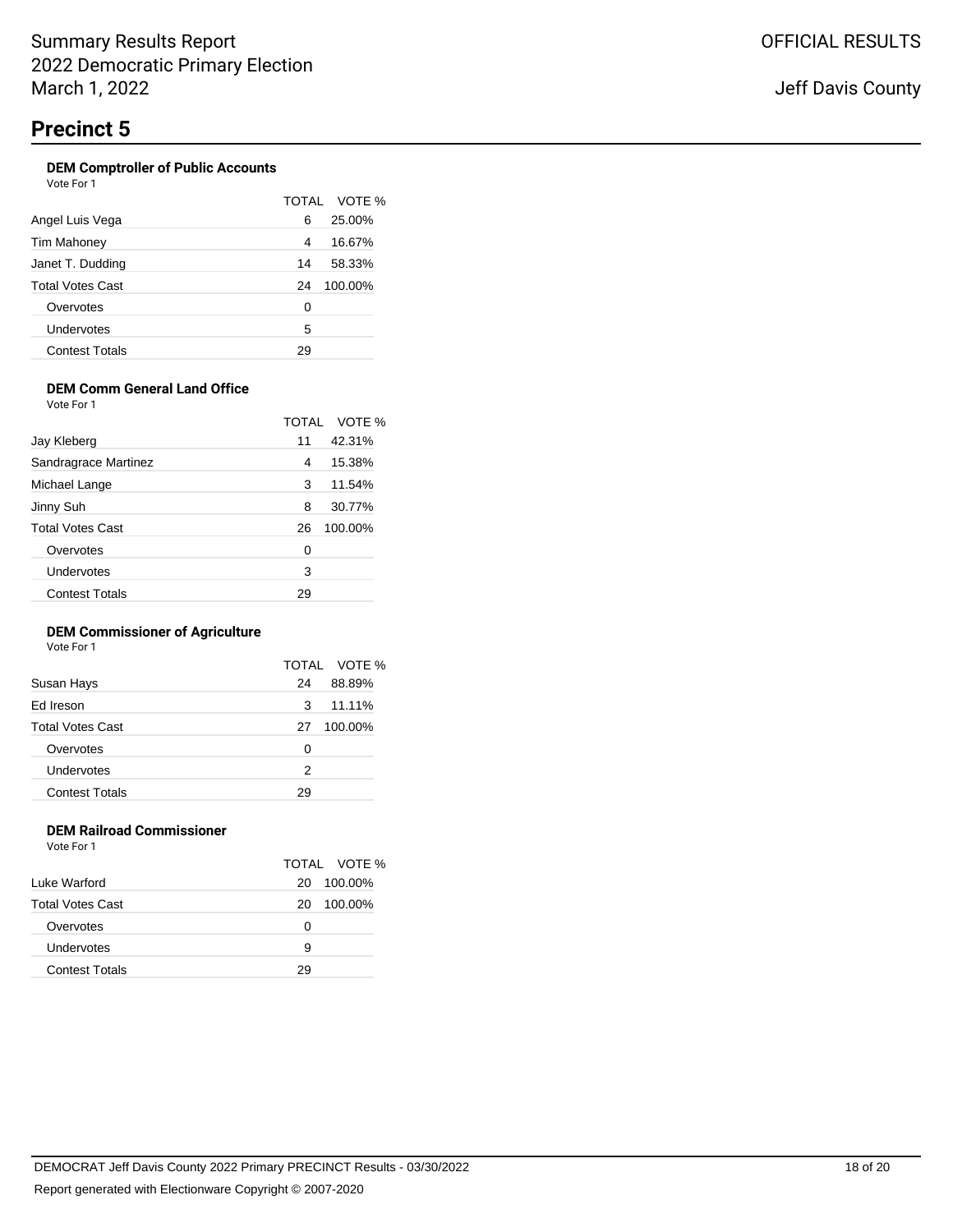### **DEM Justice, Supreme Court, Pl 3**

Vote For 1

|                         |   | TOTAL VOTE % |
|-------------------------|---|--------------|
| Erin A Nowell           |   | 22 100.00%   |
| <b>Total Votes Cast</b> |   | 22 100.00%   |
| Overvotes               | O |              |
| Undervotes              | 7 |              |
| <b>Contest Totals</b>   |   |              |

### **DEM Justice, Supreme Court, Pl 5**

Vote For 1

|                         |    | TOTAL VOTE % |
|-------------------------|----|--------------|
| Amanda Reichek          |    | 22 100.00%   |
| <b>Total Votes Cast</b> |    | 22 100.00%   |
| Overvotes               | Ω  |              |
| Undervotes              |    |              |
| <b>Contest Totals</b>   | 29 |              |

### **DEM Justice, Supreme Court, Pl 9**

Vote For 1

|                         |    | TOTAL VOTE % |
|-------------------------|----|--------------|
| Julia Maldonado         | 21 | 100.00%      |
| <b>Total Votes Cast</b> | 21 | 100.00%      |
| Overvotes               | O  |              |
| Undervotes              | 8  |              |
| <b>Contest Totals</b>   | 29 |              |

### **DEM Judge, Ct of Crim App, Pl 5** Vote For 1

|                         |    | TOTAL VOTE % |
|-------------------------|----|--------------|
| Dana Huffman            | 19 | 100.00%      |
| <b>Total Votes Cast</b> | 19 | 100.00%      |
| Overvotes               | 0  |              |
| Undervotes              | 10 |              |
| <b>Contest Totals</b>   | 29 |              |

### **DEM Judge, Ct of Crim App, Pl 6** Vote For 1

|                         |    | TOTAL VOTE % |
|-------------------------|----|--------------|
| Robert Johnson          | 19 | 100.00%      |
| <b>Total Votes Cast</b> | 19 | 100.00%      |
| Overvotes               | Ω  |              |
| Undervotes              | 10 |              |
| <b>Contest Totals</b>   | 29 |              |